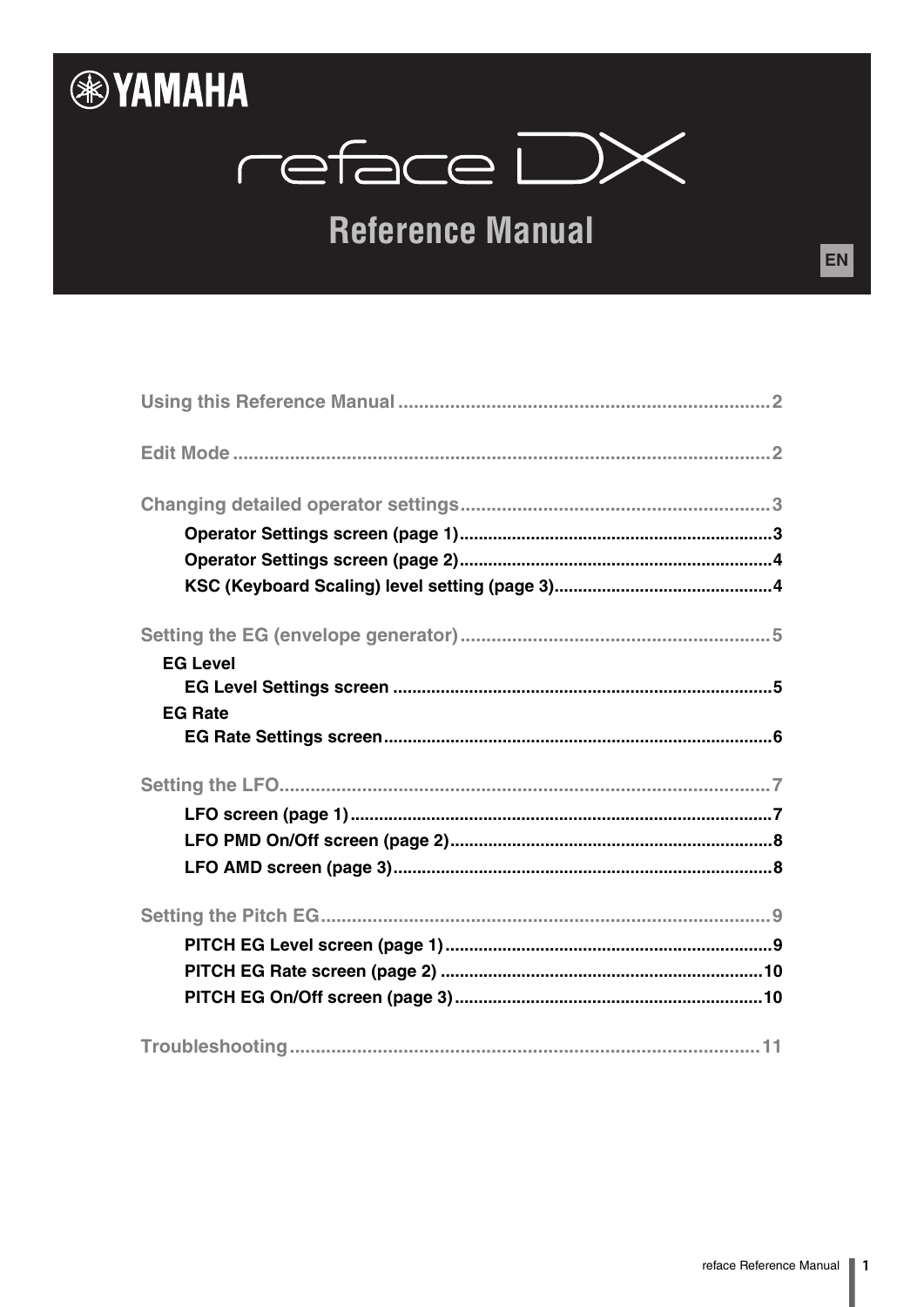<span id="page-1-0"></span>**By using Edit mode on the reface DX, you can make detailed settings for individual operators. Please read this manual if you wish make detailed changes to Voices on the reface DX.**

# <span id="page-1-1"></span>Edit Mode

**In Edit mode, you can make detailed adjustments to Voice settings.**

**NOTE** To change the algorithm, use the [ALGO] button from the FM section.

Edit mode is activated by pressing the [EDIT] button.



In Edit mode, you can use the [1] to [8] buttons from the VOICE SELECT/EDIT section as [OP1] to [OP4], [EG level], [EG rate], [LFO], and [Pitch EG] buttons.

To leave Edit mode, press the [EDIT] button once again.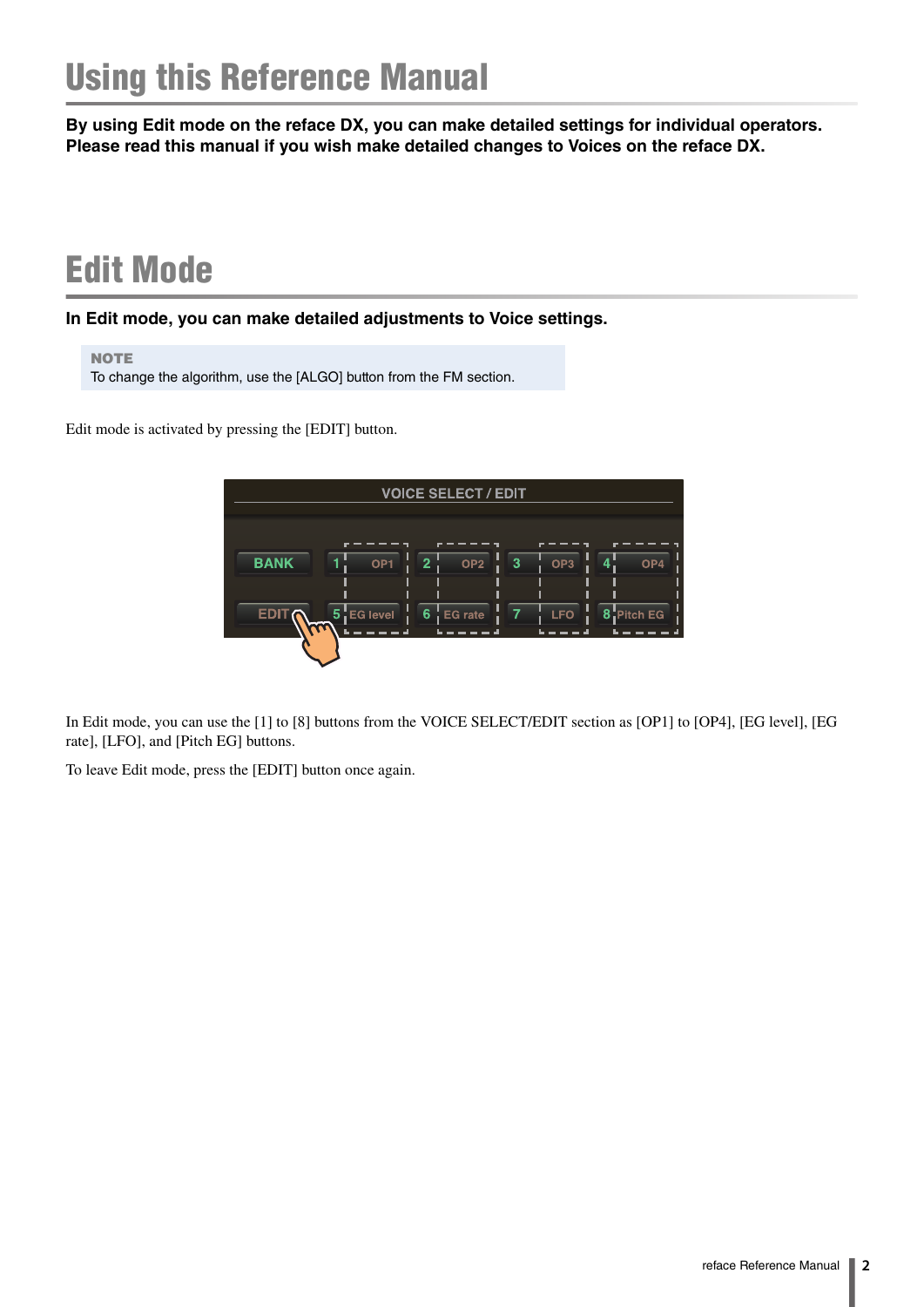#### <span id="page-2-0"></span>**Set Operators 1 to 4 as follows.**

- **1.** Press the [EDIT] button to activate Edit mode.
- **2.** Press one of the [OP1] to [OP4] buttons to select the operator you wish to set. The setting screen for the corresponding operator is displayed.
- **3.** If necessary, press the same button several times to select the required page from the setting screen. When a setting screen contains multiple pages, they are indicated in the form " $\bullet \circ \circ$ " (i.e., page 1 of 3 pages).
- **4.** Adjust the operator's settings by using the sliders and/or switches.
- **5.** If necessary, you can also adjust other settings at this time. For example, if you press the [OP2] button while page 3 from the Operator 1 Settings screen is displayed, page 3 from the Operator 2 Settings screen is displayed. Similarly, if you press the [EG level] or [EG rate] button while the Operator 2 Settings screen is displayed, you can make EG adjustments for Operator 2.
- **6.** When you have finished making settings, press the [EDIT] button once again to leave Edit mode.

#### <span id="page-2-1"></span>Operator Settings screen (page 1)



|              | OP (operator)           | ON or Off                                  | Turns the operator on and off.                                                                                                                    |                                                                                                                                                                                                                                          |  |  |
|--------------|-------------------------|--------------------------------------------|---------------------------------------------------------------------------------------------------------------------------------------------------|------------------------------------------------------------------------------------------------------------------------------------------------------------------------------------------------------------------------------------------|--|--|
|              | <b>MODE</b>             | Selects the frequency setting method.      |                                                                                                                                                   |                                                                                                                                                                                                                                          |  |  |
| $\mathbf{2}$ |                         | Ratio                                      | [FREQ] button.                                                                                                                                    | The frequency is set as a ratio with respect to the standard pitch.<br>This frequency is also displayed as a ratio when you press the                                                                                                    |  |  |
|              |                         | Fixed                                      | The frequency is fixed, regardless of which key is played.<br>This frequency is also displayed in Hertz (Hz) when you press the<br>[FREQ] button. |                                                                                                                                                                                                                                          |  |  |
|              |                         | Specifies the frequency by using a number. |                                                                                                                                                   |                                                                                                                                                                                                                                          |  |  |
| 3            | <b>FREQ (Frequency)</b> | When MODE is set to<br>"Ratio":            | 0.500 to 31.99                                                                                                                                    | Specify a value with respect to the standard<br>value of 1.00. When this value is doubled,<br>the octave increases by one; when halved,<br>the octave drops by one.<br>This value is also displayed when you press<br>the [FREQ] button. |  |  |
|              |                         | When MODE is set to<br>"Fixed":            | 1.000 to 9,772 Hz                                                                                                                                 | Specifies the frequency in Hertz (Hz).<br>This value is also displayed when you press<br>the [FREQ] button.                                                                                                                              |  |  |
| 4            | DTUNE (Detune)          | $-64$ to 0 to $+63$                        | quency produces a chorus-like effect.                                                                                                             | Detunes the frequency set with "FREQ". Slightly detuning the fre-                                                                                                                                                                        |  |  |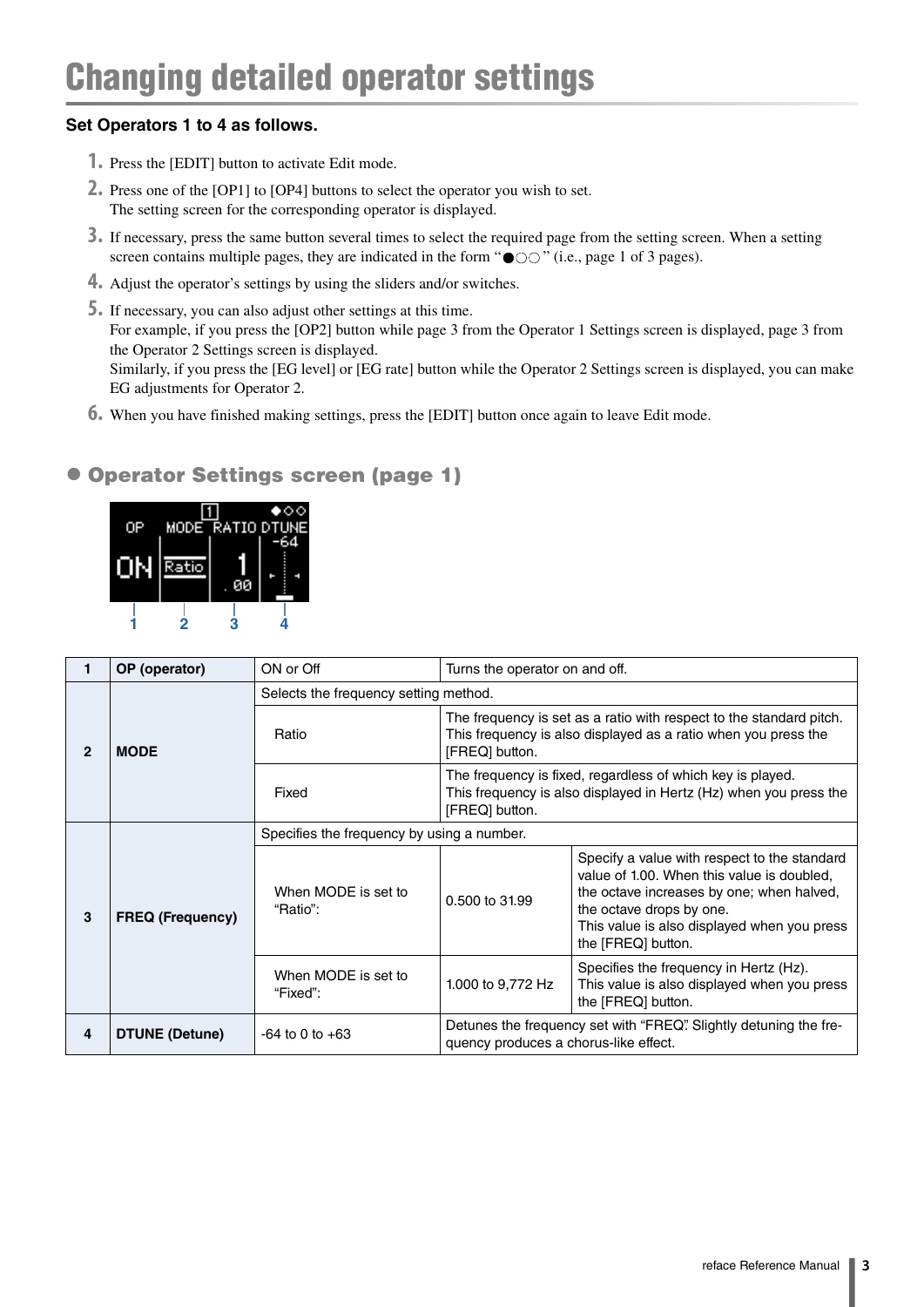<span id="page-3-0"></span>Operator Settings screen (page 2)



|   | <b>LEVEL</b>                                                            | 0 to 127                              | Sets the output level.<br>In the case of carriers, this changes the volume.<br>In the case of modulators, this changes the degree to which the carrier(s) are<br>modulated.<br>This value is also displayed when you press the [LEVEL] button.                                                            |
|---|-------------------------------------------------------------------------|---------------------------------------|-----------------------------------------------------------------------------------------------------------------------------------------------------------------------------------------------------------------------------------------------------------------------------------------------------------|
| 2 | <b>VEL.S (Velocity</b><br>0 to 127<br>Sensitivity)<br>degree of change. |                                       | Used to change the volume and/or tone based on how hard you play the keys.<br>There is no change when the setting is "0". The higher the value, the greater the                                                                                                                                           |
| 3 | FB (Feedback)                                                           | -127 (SQUARE) to<br>0 to $+127$ (SAW) | Selects the feedback level.<br>From "+1" to "+127", the waveform changes from sine to sawtooth; from "-1" to<br>"-127", it changes from sine to square.<br>At "0", no feedback is applied and the waveform retains its normal sine shape.<br>This value is also displayed when you press the [FB] button. |
| 4 | <b>KSC-Rate</b><br>(Keyboard<br><b>Scaling Rate)</b>                    | 0 to 127                              | Sets how the speed of the EG changes based on the area of the keyboard being<br>played. The higher the value, the faster the EG changes for the high-pitch side<br>compared with the low-pitch side.                                                                                                      |

### <span id="page-3-1"></span>KSC (Keyboard Scaling) level setting (page 3)

With keyboard scaling, you can adjust the effect of the envelope based on the area of the keyboard being played. In this way, it is possible to achieve a balance between tone and volume that is similar to that of acoustic instruments. The keyboard is divided in two at the break point (fixed at C3 on the reface DX). The high-pitch side at the right is set by using the R Depth and the R Curve; the low-pitch side at the left is set by using the L Depth and the L Curve.





Break point (C3)

|   | $-127$ to 0 to $+127$<br>L Depth |                   | Sets the degree of keyboard scaling at the left side of the keyboard. When set to "0", no<br>keyboard scaling is applied.  |
|---|----------------------------------|-------------------|----------------------------------------------------------------------------------------------------------------------------|
|   |                                  | LIN (Linear)      | The depth changes in a linear fashion from the break point to the left of the keyboard.                                    |
| 2 | <b>L</b> Curve                   | EXP (Exponential) | The depth changes in an exponential fashion from the break point to the left of the key-<br>board.                         |
|   |                                  | LIN (Linear)      | The depth changes in a linear fashion from the break point to the right of the keyboard.                                   |
| 3 | <b>R</b> Curve                   | EXP (Exponential) | The depth changes in an exponential fashion from the break point to the right of the<br>keyboard.                          |
|   | $-127$ to 0 to $+127$<br>R Depth |                   | Sets the degree of keyboard scaling at the right side of the keyboard. When set to "0",<br>no keyboard scaling is applied. |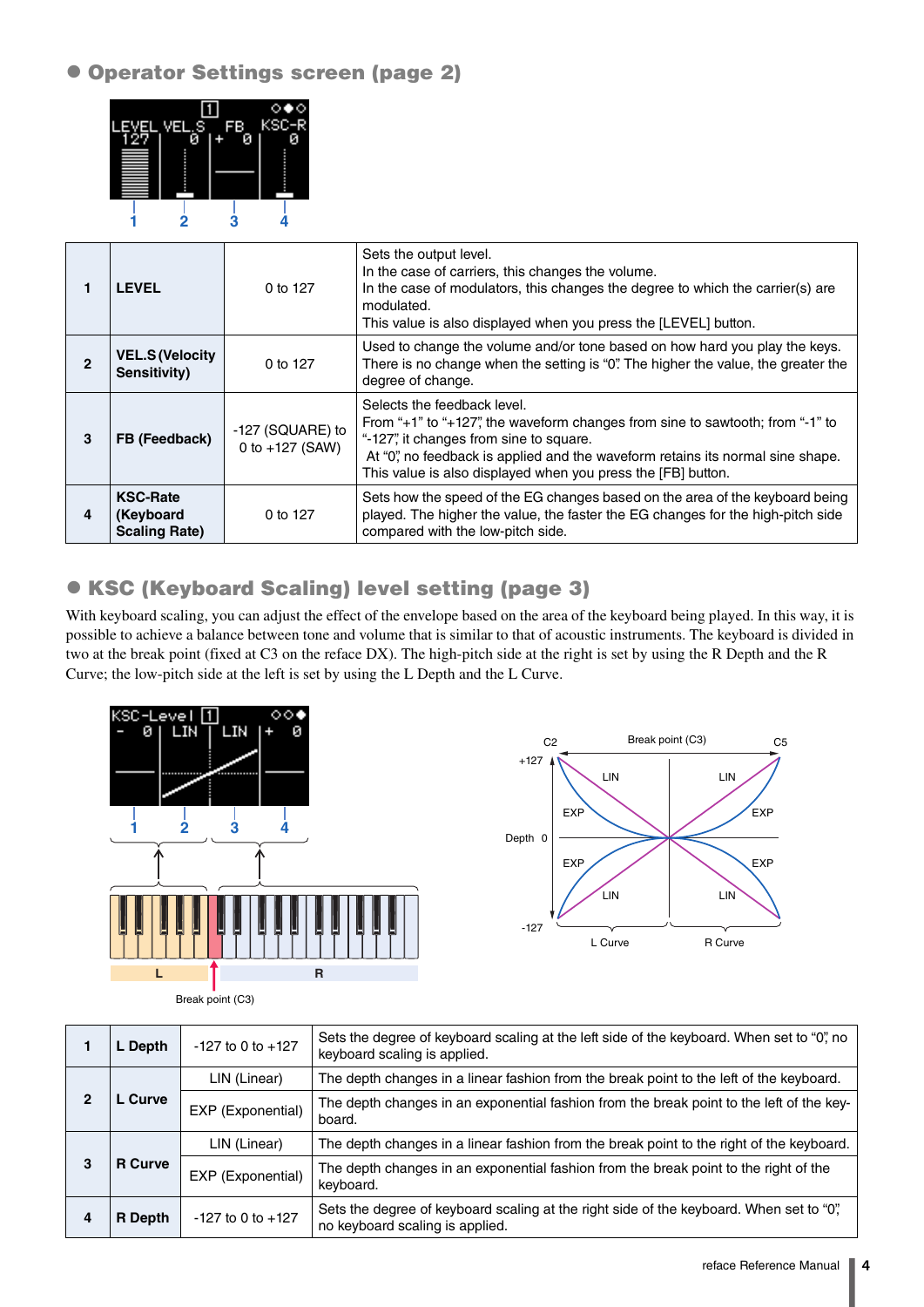<span id="page-4-0"></span>**You can adjust the shape of the envelopes applied to the operators by using the [EG level] and [EG rate] buttons. Volumes and modulation degrees are set on the EG Level screen; rates of change are set on the EG Rate screen.**



# <span id="page-4-1"></span>EG Level

#### **EG levels can be set between "0" (minimum) and "127" (maximum) for each operator. For carriers, these levels set the volume; for modulators, they set the degree of modulation.**

- **1.** Press the [EDIT] button to activate Edit mode.
- **2.** Press the [EG level] button. The EG Level Settings screen is displayed.
- **3.** If necessary, press the [EG level] button several times to switch between operators.
- **4.** Change the settings for Level 1 to Level 4 by using the sliders.
- **5.** If necessary, alternately use the [EG level] and [EG rate] buttons to adjust the overall shape of the envelope.
- **6.** When you have finished making settings, press the [EDIT] button once again to leave Edit mode.

#### <span id="page-4-2"></span> $\bullet$  **EG Level Settings screen**



| Level 1 |          | Attack level                                                                                           |
|---------|----------|--------------------------------------------------------------------------------------------------------|
| Level 2 | 0 to 127 | Decay level                                                                                            |
| Level 3 |          | Sustain level                                                                                          |
| Level 4 |          | Release level<br>For settings other than "0", the sound will stop when it reaches the Level 4 setting. |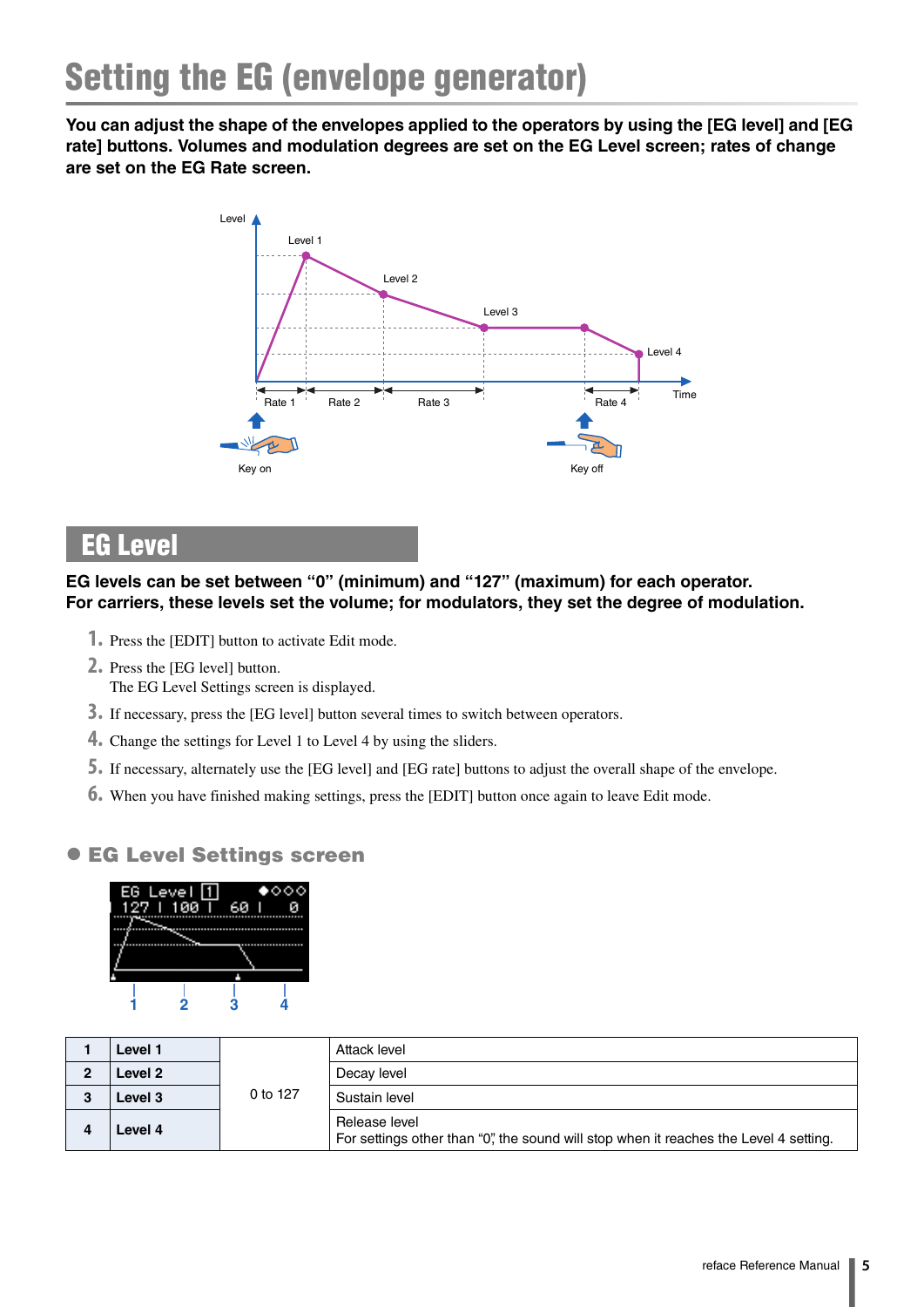# <span id="page-5-0"></span>EG Rate

#### **EG rates can be set between "0" (slowest) and "127" (fastest) for each operator.**

- **1.** Press the [EDIT] button to activate Edit mode.
- **2.** Press the [EG rate] button. The EG Rate Settings screen is displayed.
- **3.** If necessary, press the [EG rate] button several times to select the operator you wish to set.
- **4.** Change the settings for Rate 1 to Rate 4 by using the sliders.
- **5.** If necessary, alternately use the [EG level] and [EG rate] buttons to adjust the overall shape of the envelope.
- **6.** When you have finished making settings, press the [EDIT] button once again to leave Edit mode.

#### <span id="page-5-1"></span>EG Rate Settings screen



|               | Rate 1 |          | Attack rate  |
|---------------|--------|----------|--------------|
| C<br><b>.</b> | Rate 2 |          | Decay rate   |
| J.            | Rate 3 | 0 to 127 | Sustain rate |
| д             | Rate 4 |          | Release rate |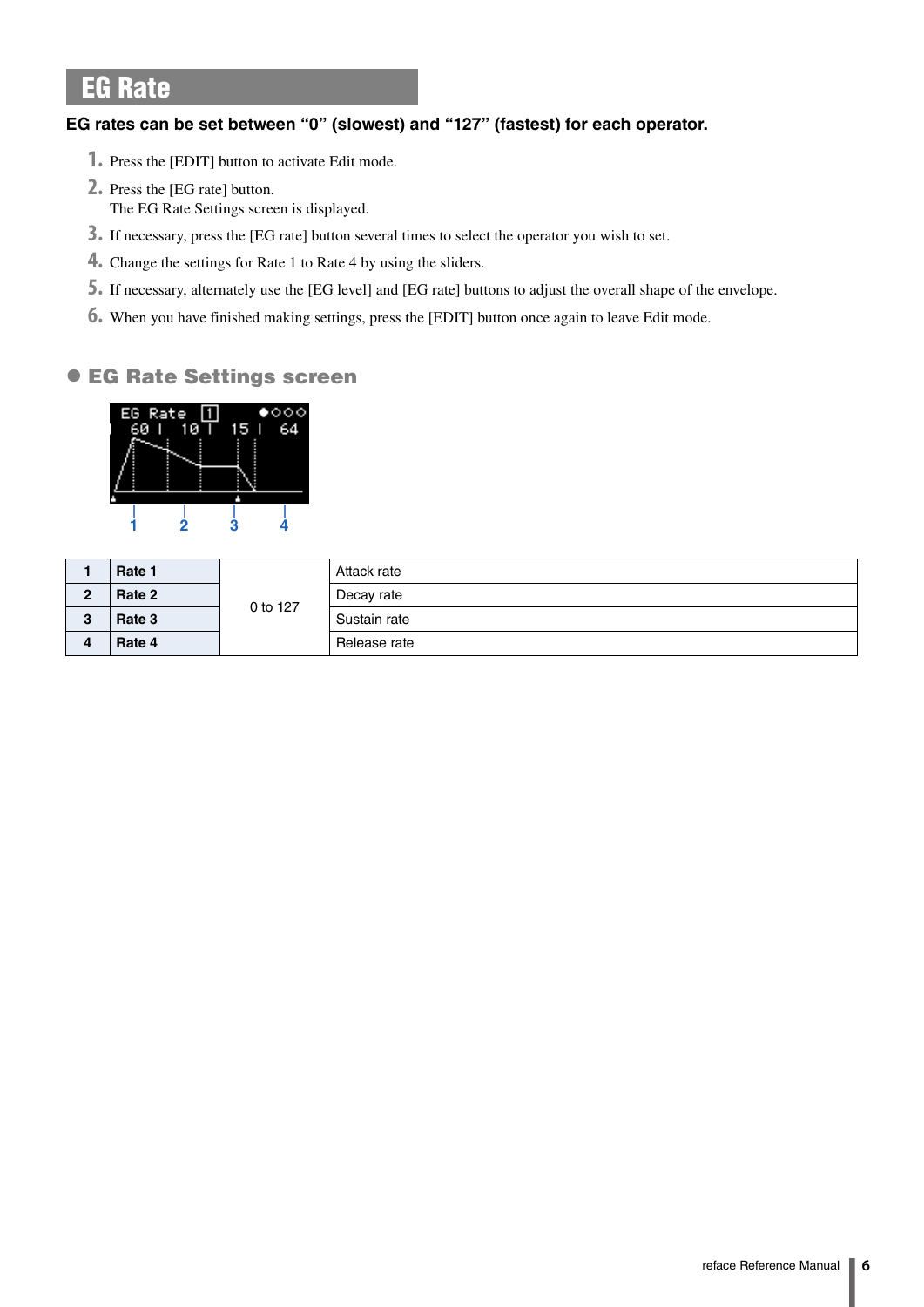# <span id="page-6-0"></span>Setting the LFO

#### **You can set the LFO (low frequency oscillator) to change the waveform used to vary the sound and apply effects such as vibrato, tremolo, and wah.**

- **1.** Press the [EDIT] button to activate Edit mode.
- **2.** Press the [LFO] button.
	- The LFO Settings screen is displayed.
- **3.** If necessary, press the [LFO] button several times to switch between this screen's pages.
- **4.** Adjust the LFO by using the sliders and/or switches.
- **5.** When you have finished making settings, press the [EDIT] button once again to leave Edit mode.

### <span id="page-6-1"></span>LFO screen (page 1)



|              |                                                                                                                                                                                    | Selects the LFO waveform. |                        |                                                                                                                                        |
|--------------|------------------------------------------------------------------------------------------------------------------------------------------------------------------------------------|---------------------------|------------------------|----------------------------------------------------------------------------------------------------------------------------------------|
|              |                                                                                                                                                                                    | <b>SIN</b>                | $\sim$                 | Sine wave                                                                                                                              |
|              |                                                                                                                                                                                    | TRI                       | TRI<br>$\wedge$        | Triangular wave                                                                                                                        |
|              |                                                                                                                                                                                    | SAW U                     | SAW U<br>$\mathcal{A}$ | Ramp-up type sawtooth wave                                                                                                             |
| 1            | sawd<br>N<br><b>WAVE</b><br>SAW D<br>$\mathbf{\Gamma}^{\text{sa}}$<br>SQ.<br>Square wave<br>S&H8<br>L<br><b>S&amp;H8</b><br>Sample & Hold wave<br>s&н<br>.վ. <sub>կ</sub> ր<br>S&H |                           |                        | Ramp-down type sawtooth wave                                                                                                           |
|              |                                                                                                                                                                                    |                           |                        |                                                                                                                                        |
|              |                                                                                                                                                                                    |                           |                        | Sample & Hold 8 wave<br>Values are sampled each 1/8th of the interval set using "SPEED".                                               |
|              |                                                                                                                                                                                    |                           |                        | Values are sampled at the interval set using "SPEED".                                                                                  |
| $\mathbf{2}$ | <b>SPEED</b>                                                                                                                                                                       | 0 to 127                  |                        | Sets the LFO speed.<br>When "WAVE" is set to "S&H" or "S&H8", this parameter deter-<br>mines the interval at which values are sampled. |
| 3            | <b>DELAY</b>                                                                                                                                                                       | 0 to 127                  |                        | Sets how long it takes after pressing a key for the LFO to start.                                                                      |
| 4            | <b>PMD</b><br>(pitch modulation depth)                                                                                                                                             | 0 to 127                  |                        | Sets the degree to which the pitch is affected by the LFO (vibrato).                                                                   |

#### **Sample & Hold (S&H)**

Sample & Hold waves are formed by taking (sampling) a value from a noise wave at a certain time and keeping (holding) that value until the next one is taken. In this way, it is possible to create a wave that changes in a random fashion.

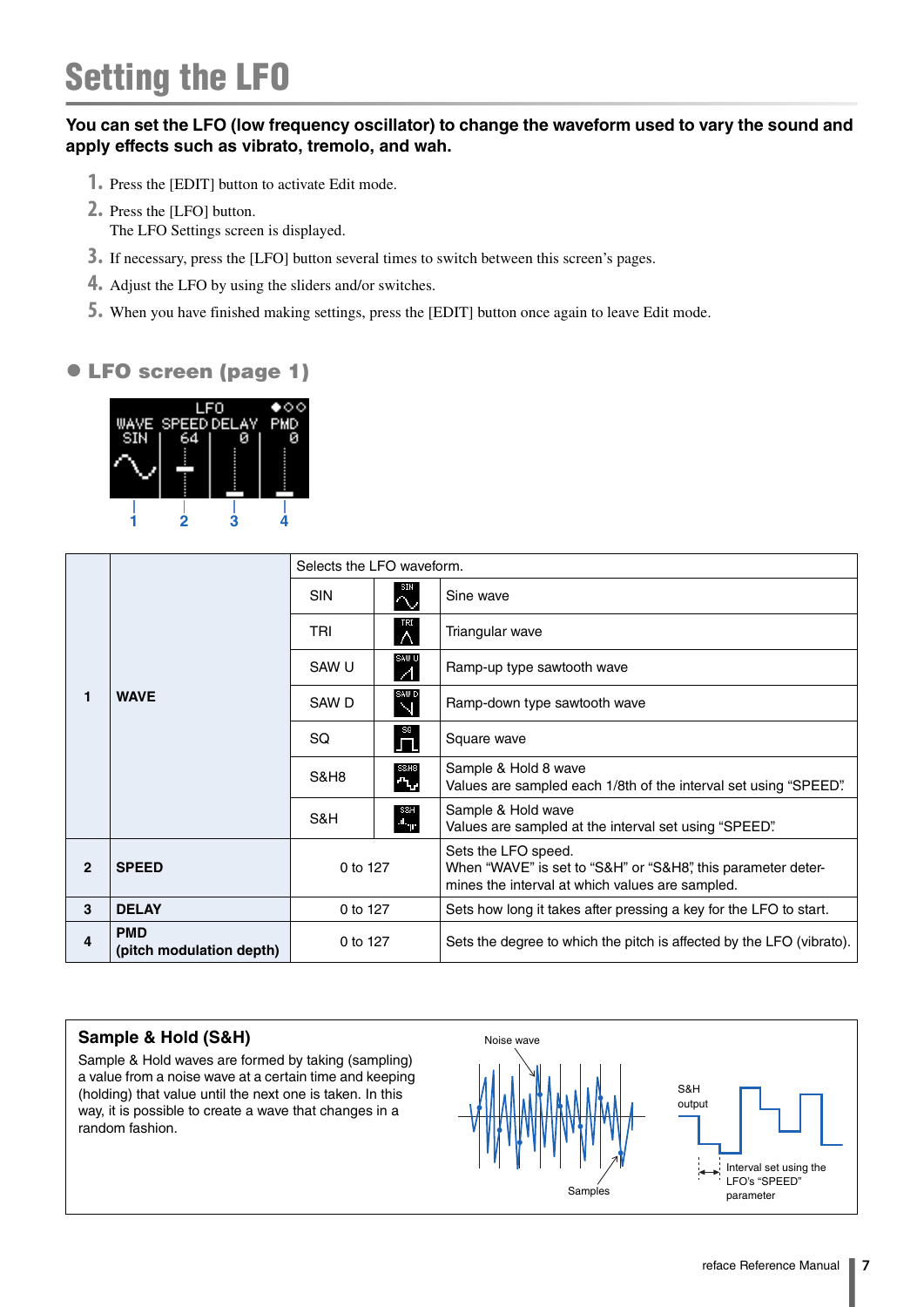### <span id="page-7-0"></span>LFO PMD On/Off screen (page 2)



|   | <b>Operator 1</b><br>LFO PMD On/Off        | ON and off |                                                                           |
|---|--------------------------------------------|------------|---------------------------------------------------------------------------|
| 2 | <b>Operator 2</b><br><b>LFO PMD On/Off</b> |            | Turns LFO PMD on and off.                                                 |
| 3 | Operator 3<br><b>LFO PMD On/Off</b>        |            | When turned on, the PMD settings from the LFO screen (page 1) are active. |
| 4 | <b>Operator 4</b><br><b>LFO PMD On/Off</b> |            |                                                                           |

### <span id="page-7-1"></span>LFO AMD screen (page 3)



|   | <b>Operator 1 AMD</b><br>(amplitude modula-<br>tion depth) | 0 to 127 | Sets the degree to which the amplitude is affected by the LFO (tremolo,<br>wah). |
|---|------------------------------------------------------------|----------|----------------------------------------------------------------------------------|
| 2 | <b>Operator 2 AMD</b>                                      |          |                                                                                  |
| 3 | <b>Operator 3 AMD</b>                                      |          |                                                                                  |
|   | <b>Operator 4 AMD</b>                                      |          |                                                                                  |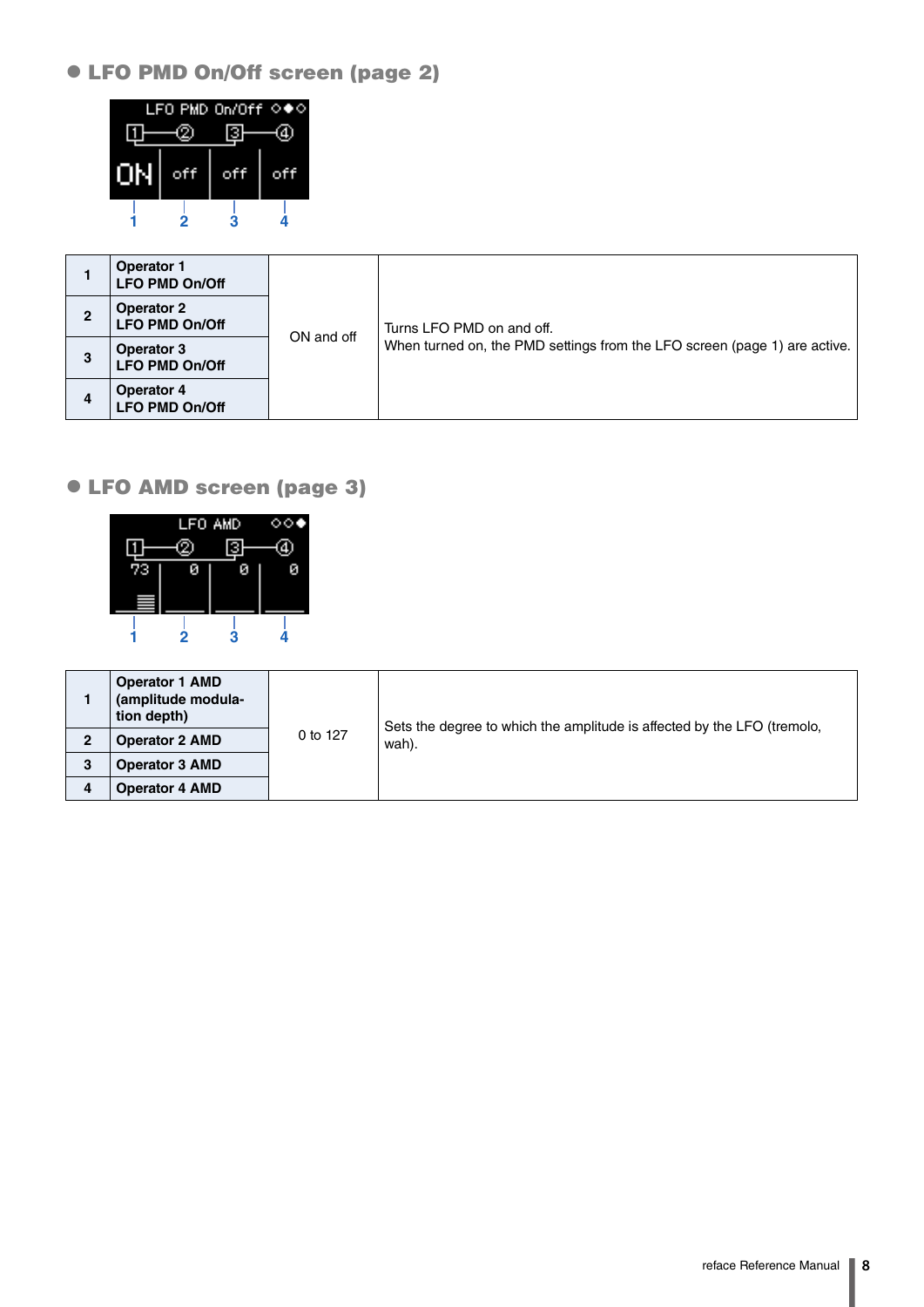<span id="page-8-0"></span>**The operators' pitches can be changed using an envelope. As with the normal EG, levels set the degree to which the pitches are affected; rates set the rate of change. These values are common to all operators.**



- **1.** Press the [EDIT] button to activate Edit mode.
- **2.** Press the [Pitch EG] button.
	- The Pitch EG Settings screen is displayed.
- **3.** If necessary, press the [Pitch EG] button several times to switch between this screen's pages.
- **4.** Set the envelope by using the sliders.
- **5.** When you have finished making settings, press the [EDIT] button once again to leave Edit mode.

#### <span id="page-8-1"></span>PITCH EG Level screen (page 1)



| <b>Pitch EG Level 1</b> | $-48$ to 0 to $+48$ | Adjust the Pitch EG levels.<br>The standard pitch is represented by "0", and you can adjust the pitch<br>upward and downward by 48 semitones (4 octaves). |
|-------------------------|---------------------|-----------------------------------------------------------------------------------------------------------------------------------------------------------|
| <b>Pitch EG Level 2</b> |                     |                                                                                                                                                           |
| <b>Pitch EG Level 3</b> |                     |                                                                                                                                                           |
| <b>Pitch EG Level 4</b> |                     |                                                                                                                                                           |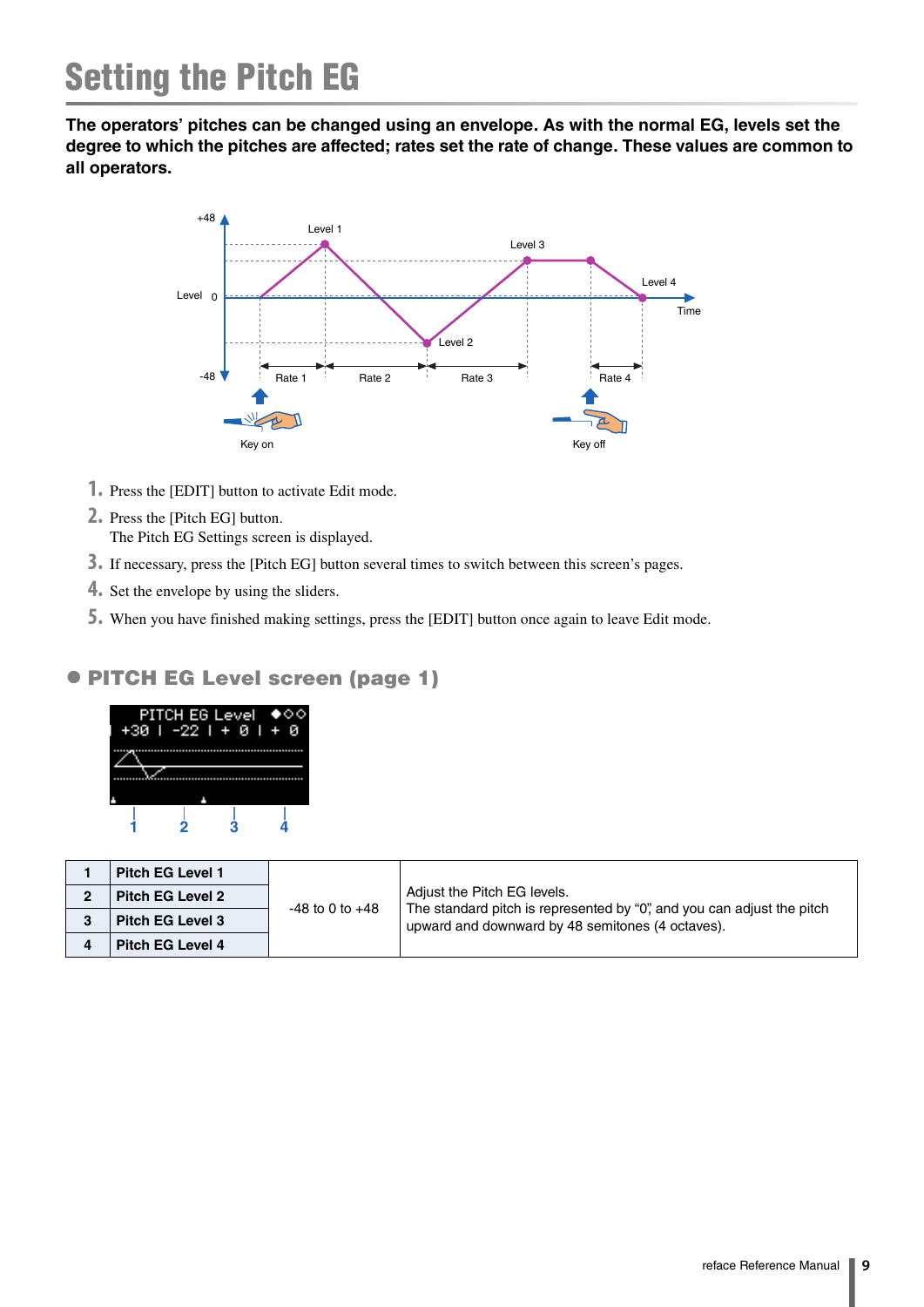<span id="page-9-0"></span>PITCH EG Rate screen (page 2)



| <b>Pitch EG Rate 1</b> | 0 to 127 | Adjust the Pitch EG rates.                          |
|------------------------|----------|-----------------------------------------------------|
| <b>Pitch EG Rate 2</b> |          |                                                     |
| <b>Pitch EG Rate 3</b> |          | The higher the value, the faster the pitch changes. |
| Pitch EG Rate 4        |          |                                                     |

#### <span id="page-9-1"></span>PITCH EG On/Off screen (page 3)



|   | <b>Operator 1</b><br>Pitch EG On/Off | ON and off |                                                |
|---|--------------------------------------|------------|------------------------------------------------|
| 2 | <b>Operator 2</b><br>Pitch EG On/Off |            |                                                |
| 3 | <b>Operator 3</b><br>Pitch EG On/Off |            | Turn the Pitch EG on or off for each operator. |
| 4 | <b>Operator 4</b><br>Pitch EG On/Off |            |                                                |
|   |                                      |            |                                                |